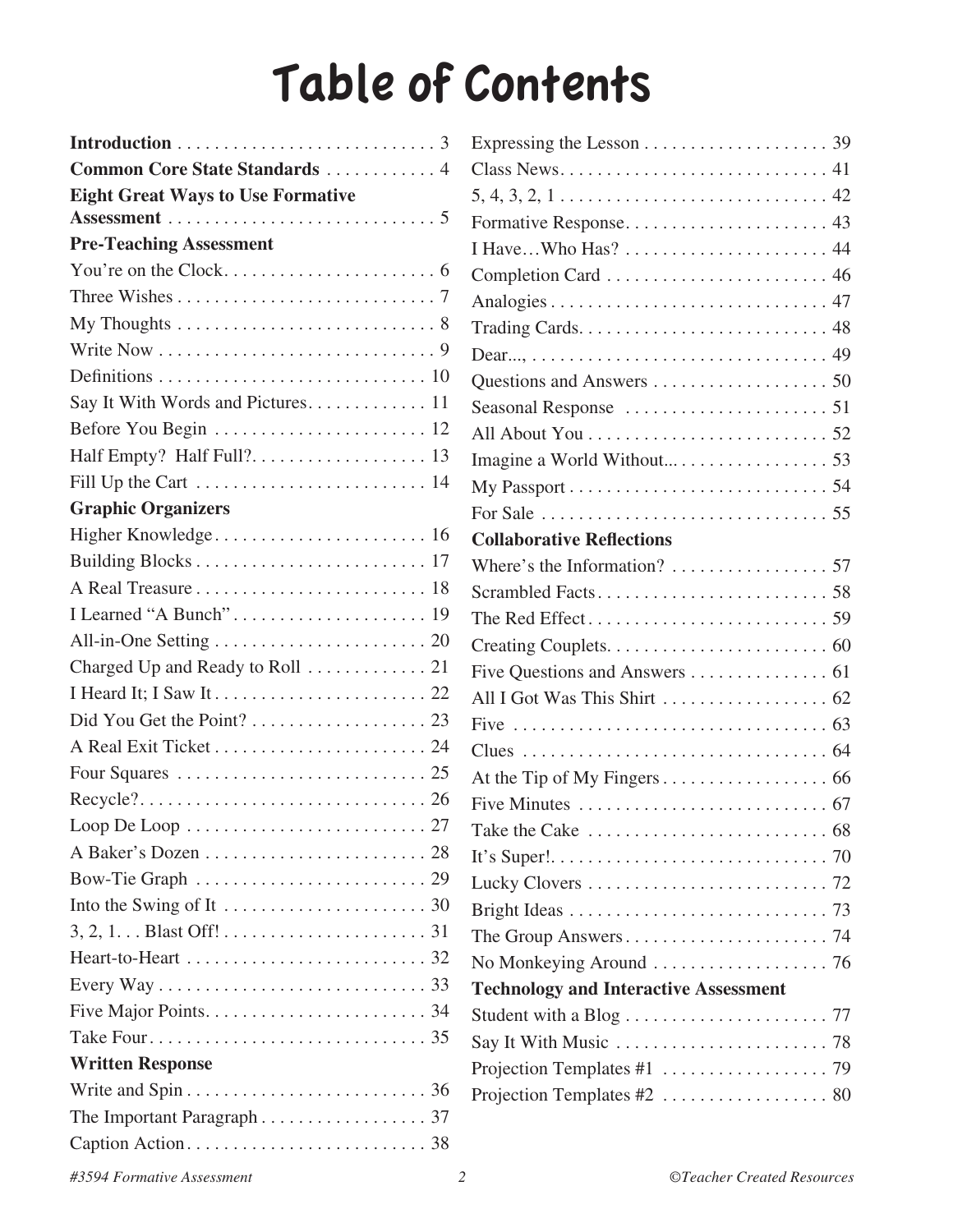## Common Core State Standards

Each activity in this book meets one or more of the following Common Core State Standards © Copyright 2010. National Governors Association Center for Best Practices and Council of Chief State School Officers. All rights reserved. For more information about the Common Core State Standards, go to **http://www.corestandards.org** or **http://www.teachercreated.com/standards/**.

| <b>Writing Standards</b>               |                                                                                                                                                                                                                                                                                          |  |  |  |
|----------------------------------------|------------------------------------------------------------------------------------------------------------------------------------------------------------------------------------------------------------------------------------------------------------------------------------------|--|--|--|
|                                        | <b>Text Types and Purposes</b>                                                                                                                                                                                                                                                           |  |  |  |
| ELA-Literacy.W.5.1                     | Write opinion pieces on topics or texts, supporting a point of view with<br>reasons and information.                                                                                                                                                                                     |  |  |  |
| ELA-Literacy.W.6.1                     | Write arguments to support claims with clear reasons and relevant evidence.                                                                                                                                                                                                              |  |  |  |
| ELA-Literacy.W.5.2                     | Write informative/explanatory texts to examine a topic and convey ideas and<br>information clearly.                                                                                                                                                                                      |  |  |  |
| ELA-Literacy.W.6.2                     | Write informative/explanatory texts to examine a topic and convey ideas,<br>concepts, and information through the selection, organization, and analysis of<br>relevant content.                                                                                                          |  |  |  |
| ELA-Literacy.W.5.3                     | Write narratives to develop real or imagined experiences or events using<br>effective technique, descriptive details, and clear event sequences.                                                                                                                                         |  |  |  |
| ELA-Literacy.W.6.3                     | Write narratives to develop real or imagined experiences or events using<br>effective technique, relevant descriptive details, and well-structured event<br>sequences.                                                                                                                   |  |  |  |
|                                        | <b>Production and Distribution of Writing</b>                                                                                                                                                                                                                                            |  |  |  |
| ELA-Literacy.W.5.6                     | With some guidance and support from adults, use technology, including the<br>Internet, to produce and publish writing as well as to interact and collaborate<br>with others; demonstrate sufficient command of keyboarding skills to type a<br>minimum of two pages in a single sitting. |  |  |  |
| ELA-Literacy.W.6.6                     | Use technology, including the Internet, to produce and publish writing as well<br>as to interact and collaborate with others; demonstrate sufficient command of<br>keyboarding skills to type a minimum of three pages in a single sitting.                                              |  |  |  |
|                                        | <b>Speaking &amp; Listening Standards</b>                                                                                                                                                                                                                                                |  |  |  |
| <b>Comprehension and Collaboration</b> |                                                                                                                                                                                                                                                                                          |  |  |  |
| ELA-Literacy.SL.5.1                    | Engage effectively in a range of collaborative discussions (one-on-one, in<br>groups, and teacher-led) with diverse partners on grade 5 topics and texts,<br>building on others' ideas and expressing their own clearly.                                                                 |  |  |  |
| ELA-Literacy.SL.5.2                    | Summarize a written text read aloud or information presented in diverse<br>media and formats, including visually, quantitatively, and orally.                                                                                                                                            |  |  |  |
| ELA-Literacy.SL.6.1                    | Engage effectively in a range of collaborative discussions (one-on-one, in<br>groups, and teacher-led) with diverse partners on grade 6 topics, texts, and<br>issues, building on others' ideas and expressing their own clearly.                                                        |  |  |  |
| ELA-Literacy.SL.6.2                    | Interpret information presented in diverse media and formats (e.g., visually,<br>quantitatively, orally) and explain how it contributes to a topic, text, or issue<br>under study.                                                                                                       |  |  |  |
|                                        | <b>Language Standards</b>                                                                                                                                                                                                                                                                |  |  |  |
| <b>Vocabulary Acquisition and Use</b>  |                                                                                                                                                                                                                                                                                          |  |  |  |
| ELA-Literacy.L.5.4                     | Determine or clarify the meaning of unknown and multiple-meaning words<br>and phrases based on grade 5 reading and content, choosing flexibly from a<br>range of strategies.                                                                                                             |  |  |  |
| ELA-Literacy.L.6.4                     | Determine or clarify the meaning of unknown and multiple-meaning words<br>and phrases based on grade 6 reading and content, choosing flexibly from a<br>range of strategies.                                                                                                             |  |  |  |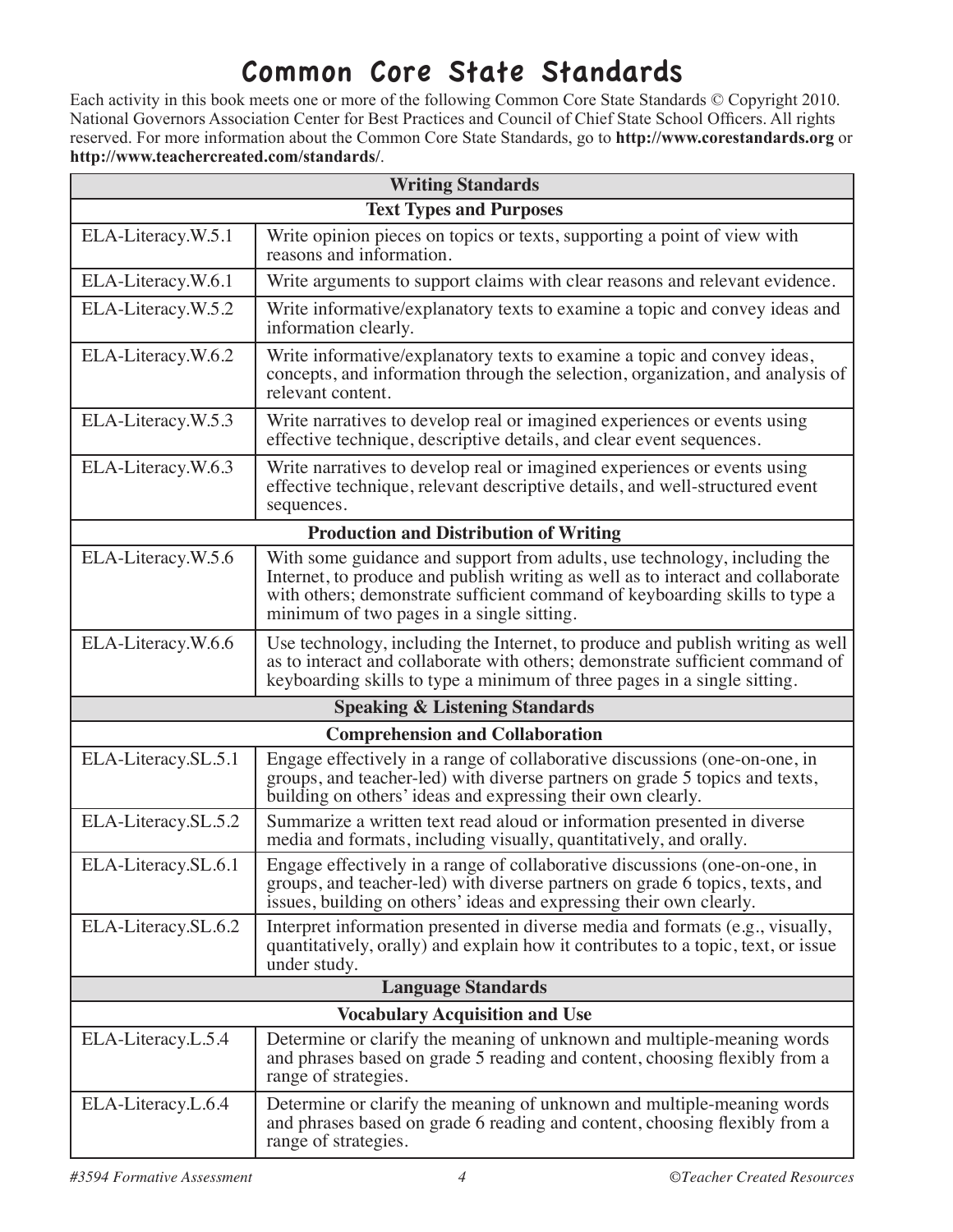**Name:** 

## Three Wishes

<sup>'s</sup>sessmen<sup>t</sup>

**Materials needed:** scissors, tape, teacher-prepared section for completed genie bottles

**Directions:** Listen carefully as the teacher says the topic of today's lesson.

Now use the genie bottles below to write down one or both of the following:

- **1.** Any wish for information you have about the topic
- **2.** Anything you wish the teacher realized you already knew about the topic

Once you have written your wishes, cut out the bottles and use tape to stick them in the area of the room the teacher has prepared. The teacher will use the wishes to help guide the lesson.



Formativ<sup>e</sup>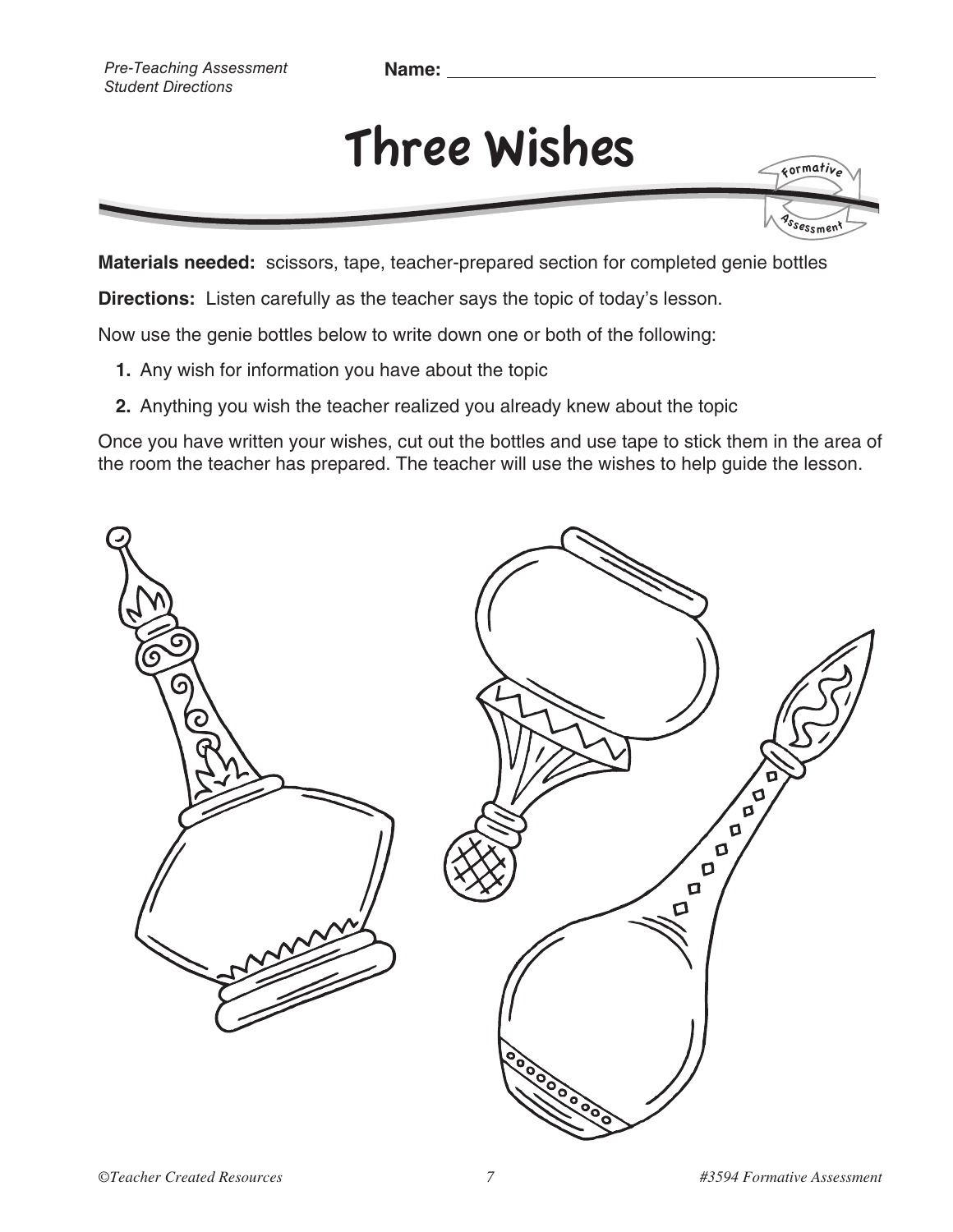*Graphic Organizers Student Directions*

**Name:** 



**Directions:** Think about today's lesson. Which parts of the lesson are things you will use again? Write the information on the labels of the cans in the recycling bin. You must write information on at least two cans. Remember to use examples from the lesson that you know you will use again (or recycle) outside of this classroom.

Hint: If you cannot think of two items for the recycling bin, write on the can labels and explain why you believe the information you learned will not be used again or recycled.



**Something extra:** When things are recycled, they are used again. Think of any topic or standard you have studied in this class. Which one have you recycled or used the most outside of school? Explain your answer.

<sup>'s</sup>sessmen'